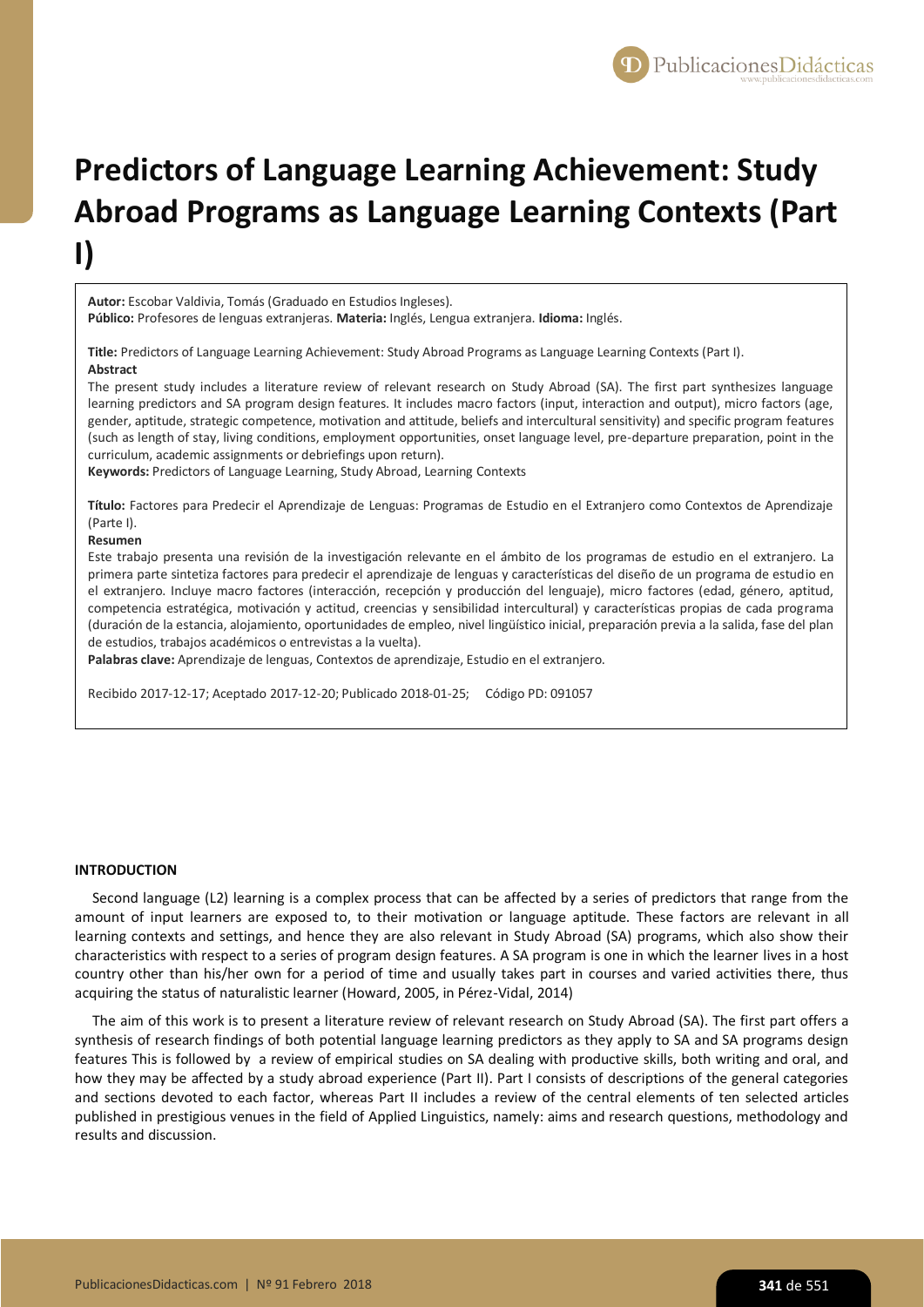# **PART I: THEORETICAL BACKGROUND**

## **I.1. Study abroad as an area of SLA research and an L2 learning context**

SA programmes were not given attention in Second Language Acquisition (SLA) until Freed published a seminal volume on the matter in 1995 and then it became a central part of SLA research agendas. Not only has SA theoretical and empirical research increased, but also education abroad as a whole has increased dramatically as well, probably "as a consequence of globalization and the push for internationalization on campuses across the globe"(Jackson, 2013, p.1, quoted in Pérez-Vidal, 2014). One of these SA programs is the European Region Action Scheme for the Mobility of University Students, also known as the Erasmus program, an exchange program created in 1987. It is generally believed that the Erasmus program and similar initiatives provide the L2 learner with the adequate conditions for the improvement of their language skills but not much attention is paid to the underlying factors that may influence potential language learning outcomes. The SALA project, a longitudinal SA research programme on the interaction between individual differences and contexts of learning conducted at the University Pompeu Fabra, in Barcelona, resulted in a volume edited by Carmen Pérez-Vidal (2014). Pérez-Vidal identifies three categories for classifying these factors: macro factors, micro factors and specific exchange program design. This classification will be adopted for the present analysis.

# **I.2. SA as a type of L2 learning setting: Macro and micro level features of specific learning contexts**

# **I.2.1. Language learning settings**

Language learning occurs "within specific social contexts", each one characterized by a series of factors that "exert an influence on why people learn, how they learn and what they learn" (Manchón & Murphy, 2002, p. 135). These social contexts are usually divided into educational settings and naturalistic ones. Educational settings are those in which the student learns the language in a classroom setting in their own country, "within the context of their own culture [and with] limited opportunity for interacting with native speaker interlocutors" (Regan, Howard & Lemee, 2009, p.9). Learning can be both incidental and intentional and learners are externally guided, having access to both positive and negative evidence, like error correction. On the other hand, naturalistic settings are those contexts in the country where the target language is spoken, which provides learners with contact with native speakers and offers them the possibility of taking part in different communicative situations (Manchón & Murphy, 2002). The type of language internalization in naturalistic settings is mostly incidental learning, which leads to language acquisition rather than language learning: the learner is not externally guided and receives mainly positive evidence while participating in the life of the community.

Ellis (1994, cited in Manchón & Murphy, 2002) classifies naturalistic settings into three categories. The first type is "second language learning in majority language contexts", in which the L2 is either the native language or one of the native languages of the country; the second is L2 "learning in official language contexts", where the L2 functions as the official language; and the third type is "L2 learning in international contexts", settings in which the L2 is neither a native language nor an official one, but used for interpersonal communications. Therefore, study abroad programs can be classified as naturalistic setting of the first type, resulting in second language acquisition as opposed to the kind of foreign language learning associated with educational contexts. As Regan et al. (2009) argue, SA programs allow the learner "to acquire 'pseudo-naturalistic' status, by engaging in more informal acquisition in the TL community, through naturalistic contact with the L2 in everyday social situations" (p. 20).

# **I.2.2. Macro level features: Sociolinguistic and psycholinguistic variables**

As Pérez-Vidal argues (2014), SA language learners are "immersed in the target language and culture with potentially massive amounts of input, output and interaction opportunities available to them"(p. 23). Input, output and interaction are classified as macro level features of SA and have been discussed in relation to Formal Instruction (FI) contexts from the point of view of the sociolinguistic axis and the language acquisition axis. On the one hand, a SA context has a great contrasting quantity and quality of macro level features in comparison to FI contexts, which potentially allows the learner to use the language in different situations and social domains, as well as assuming different social roles (Kasper & Rose, 2002, cited in Pérez-Vidal, 2014). On the other hand, the language acquisition axis is related to Stephen Krashen's (1985) debated Comprehensible Input Hypothesis and the benefits of acquiring the language in a naturalistic setting. Nevertheless, Valls-Ferrer (2011, p.3, quoted in Pérez-Vidal, p.24) claims that even though "FI tends to focus on aspects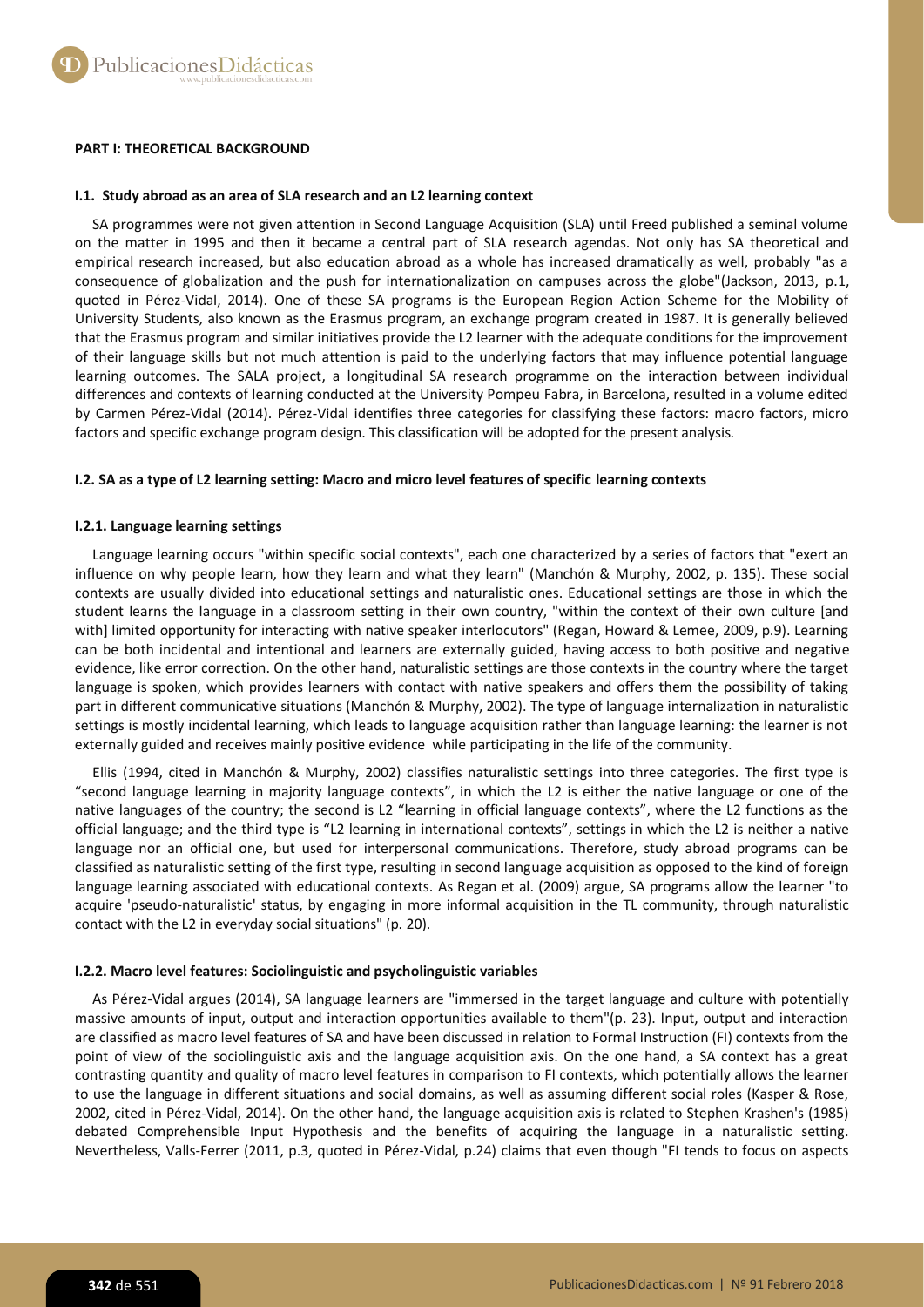such as grammar and metalinguistic awareness, this does not imply that the learning of certain features is context-specific but rather (...) that different linguistic outcomes can be expected for each learning context". Pérez-Vidal (2014, quoting Collentine, 2009) adds that there is, nonetheless, a major flaw within SA research, the lack of data on the real amount of input learners are exposed to, which may result in the SA learning context being an idealized one.

## **I.2.2.1. Input**

Input is considered one of the main components involved in SLA and it refers to the language that the learner is exposed to, whether through reading, listening or even through a gestural medium (Gass & Mackey, 2006). As Smith (1994, quoted in Manchón & Murphy, 2002) explains, input is the "potentially processable language data made available to the learner"(p.8).

Ellis (2005) and Ortega (2009), among others, argue that the mechanisms involved in SLA are very similar to those in L1 acquisition, in which children build a grammar using the input they receive from parents and caretakers. Consequently, amount and quality of input play an important role in both L1 and L2 acquisition. For this reason, one of the main advantages of SA programs is the amount of input expected to be available to the learner, particularly outside the classroom and produced by native speakers. This contact with native speakers leads to different types of input, which we can classify into comprehended input and comprehensible input. Comprehended input is a term coined by Gass that refers to "the input that is actually understood by the learner" (Manchón & Murphy, 2002, p.20, quoting Gass and other authors). Conversely, comprehensible input is a term used by Stephen Krashen (1985) and refers to the input that is available for acquisition.

Krashen (1985) proposed the Input Hypothesis, or Comprehensible Input Hypothesis, which argued that for acquisition to take place, input must be slightly above the learner's current stage of development, "beyond our current level of competence" (p.2). In order to further develop his hypothesis, he coined the term "i+1", arguing that if i is our current level, the desirable input should only be *i+1*. This is because we are "able to understand language containing unacquired grammar with the help of context, which includes extra-linguistic information, our knowledge of the world and previously acquired linguistic competence" (p.2).

Following this idea of comprehensible input, authors such as Mackey (1999) argue the interaction that uses premodified input can provide better comprehension since learners do not have to adjust and negotiate for meaning. One of the registers that provide premodified input is known as foreigner talk, and it is the language used by proficient speakers when addressing non-native speakers (Ferguson, 1971, quoted in Gass & Mackey, 2006). Nevertheless, the problem with this register and premodified input in general is that consequently the input the learners receive from their interlocutors may "not reflect actual L2 pragmatic forms" (Hassall, 2012, p. 3) and could be considered artificial at times. However, the great amount of input available in SA settings, in comparison to FI contexts, makes up for the risk of the input being premodified sometimes and will provide the learner with the aforementioned L2 pragmatic forms. In general, it could be said that the potentially abundant amount of input available to the learner is one of the main traits and advantages of the SA context over the FI one.

#### **I.2.2.2. Interaction**

As Ortega (2009) argues, most of the input learners receive "comes in the midst of oral interaction with one or more interlocutors, rather than as exposure to monologic spoken or written discourse"(p. 60), so we should not only focus on input but on the interactions that input may arise from. Michael Long (1996, in Ortega, 2009) agreed with Krashen on giving importance to input and comprehension but chose to focus on interaction since he argued that the best possible comprehensible input is the one interactionally modified, "adjusted after receiving some signal that the interlocutor needs some help in order to fully understand the message"(p.60).

Thus, he proposed the Interaction Hypothesis, which emphasises the importance of conversational interaction and states that interaction provides language learners with opportunities to compare the language they produce with that produced by the interlocutors (Gass & Mackey, 2006), who are native speakers in the case of a SA sojourn. Long argued that interactionally modified input was potentially more conducive to language learning than unmodified or authentic input since the latter may not be comprehensible, and also better than pre-modified input, since pre-modified input implies simplifying the language and that simplification could go too far (Ortega, 2009). Regarding interactionally modified input and negotiation of meaning, Mackey (1999) explained that "as linguistic units are rephrased, repeated and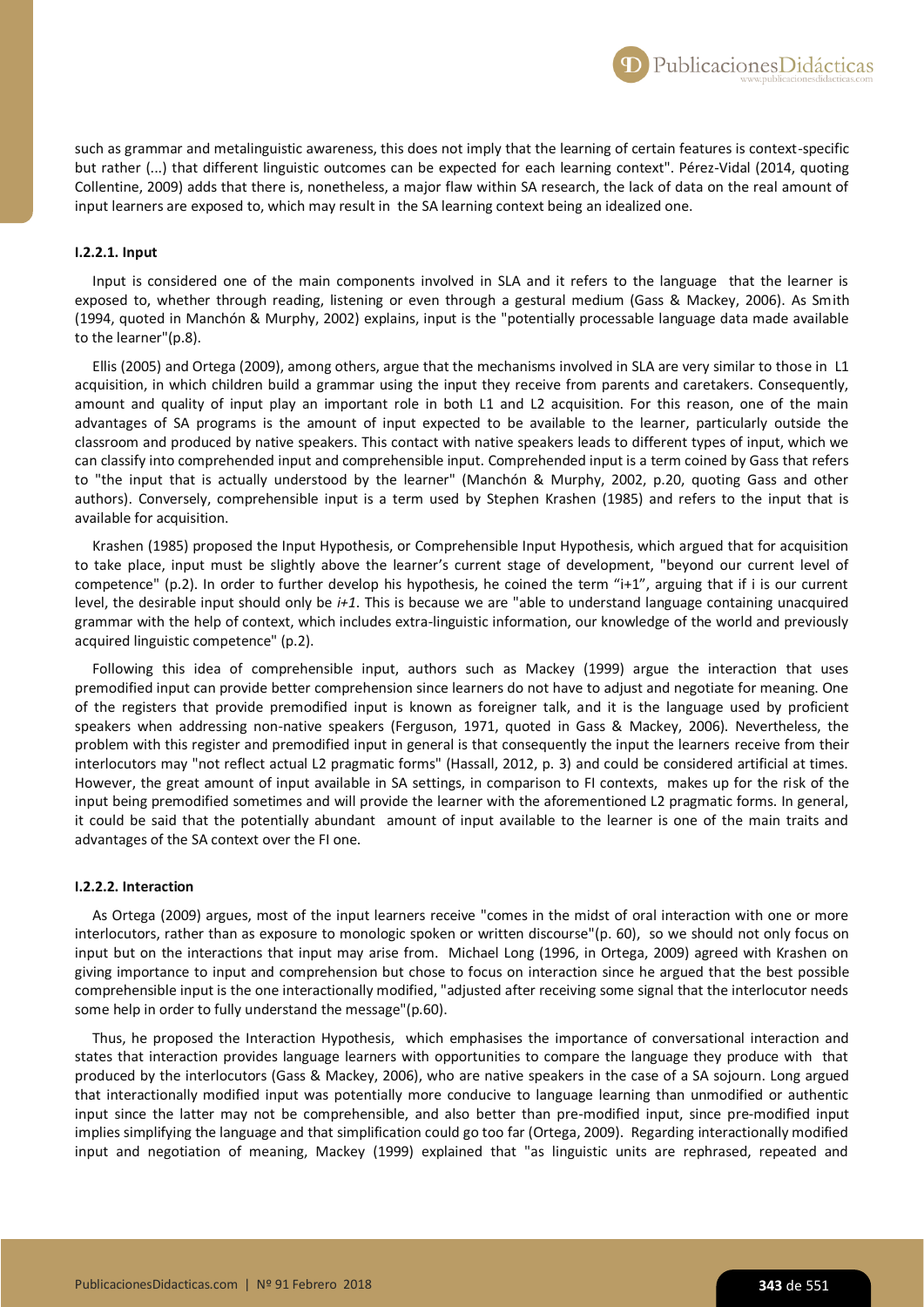reorganized to aid comprehension, learners may have opportunities to notice features of the target language". This negotiation of meaning may come in the form of clarification requests, comprehension checks or confirmation checks and force the interlocutors to rephrase, repeat and highlight words in a systematic way (Regan et al. 2009).

Closely related to the idea of negotiation of meaning is that of feedback, which Gass and Mackey (2006) define as "a form of negative evidence, or information that a particular utterance is deviant vis-à-vis target language norms"(p.7). A common form of feedback is the recast, defined by Long (1996, p.434, cited in Gass & Mackey, 2006) as "utterances that rephrase (another) utterance by changing one or more sentence components while still referring to its central meaning". Thus, during a SA experience, learners are going to be able to interact with native speakers who can potentially provide feedback. However, as Regan et al. (2009) argue, "feedback is not effective if the learner is not aware of it"(p.8). This idea is related to Smichdt's Noticing Hypothesis, according to which input does not become intake unless it is noticed and consciously registered (Schmidt, 2010).

In its application to SA contexts, it has been posited that higher proficiency learners may gain more in SA experiences simply because they interact more than lower proficiency ones (DeKeyser, 2007). As Collentine (2009) argues, this could be explained by the fact that "self-preservation (face-saving) needs effectively impede learner's contact with native speakers"(p.226), consequently reducing opportunities for interaction and improvement. Interestingly, Varonis and Gass (1985, cited in Swain, 1993) found out that negotiation of meaning may occur between non-native speakers more often than between a non native speaker and a native one, probably because learners do not feel inferior to the other interlocutor.

# **I.2.2.3. Output**

Output is any language that the learner produces and it comes as a result of the acquisition/learning process (Manchón & Murphy, 2002). Merrill Swain, who proposed the main hypothesis on the topic, the Output Hypothesis (Swain, 1985, quoted in Ortega, 2009), claimed that "producing the target language may be the trigger that forces the learner to pay attention to the means of expression needed in order to successfully convey his or her own intended meaning" (p.249).

Swain formulated the Output Hypothesis, also referred to as Comprehensible Output Hypothesis or Pushed Output Hypothesis, in 1985 and revised it in 1993 distinguishing four main functions of output, or ways in which output played an important role in language learning. First of all, output and language production is an opportunity for meaningful practice of one's existing knowledge, allowing the development and automatization of linguistic resources. She also pointed out that output "may force the learner to move from semantic processing to syntactic processing", paying attention to grammar. Output may also allow L2 users to process specific input and learn from it more effectively once they focus their attention on it. The third argument is that producing language is a form of hypothesis testing, "trying means of expression and seeing if they work" (1993, p. 160). Finally, since output may trigger interaction, it generates feedback from the interlocutor, which is a language learning facilitator, as discussed above. Ellis (2003, quoted in Ellis, 2005) added that output can be regarded as well as "auto-input" so that the learner's production works as input and has the same benefits as regular input. Ortega (2009, p. 63) summarised Swain's tenets by stating that "by encouraging risk-full attempts by the learner to handle complex content beyond current competence, such conditions of language use may drive learning".

Nevertheless, the Output Hypothesis is not without detractors and critics, a matter discussed in Muranoi (2007, quoting other authors). Advocates of the Input Hypothesis argue that the only use of output is to generate input from the interlocutor and Krashen (1985) further argued that learners can attain high levels of proficiency without output and that there is no evidence that output is linked to language acquisition. Furthermore, Ellis claims that production only plays a limited role in language acquisition and it is not clear "whether production practice can result in the acquisition of new linguistic features" (Ellis, 1994, in Muranoi, 2007). These claims, however, have been questioned by Swain in more recent research. Whether output really plays an important role in SLA or it is not beneficial (nor harmful), the SA experience provides students with varied opportunities to produce output and develop their productive skills in their everyday life.

## **I.2.3. Micro level features: individual variables**

Given the aforementioned lack of primary data on the amount of input students are exposed to in SA programs (I.2.2), another way of determining encounters which foster the three macro level features is studying individual differences of the learner, which are classified as micro level features. This approach is explained by the fact that "those learners who engage in more interactional encounters should be in a better position to learn", as Pérez-Vidal explains (2014, p. 25).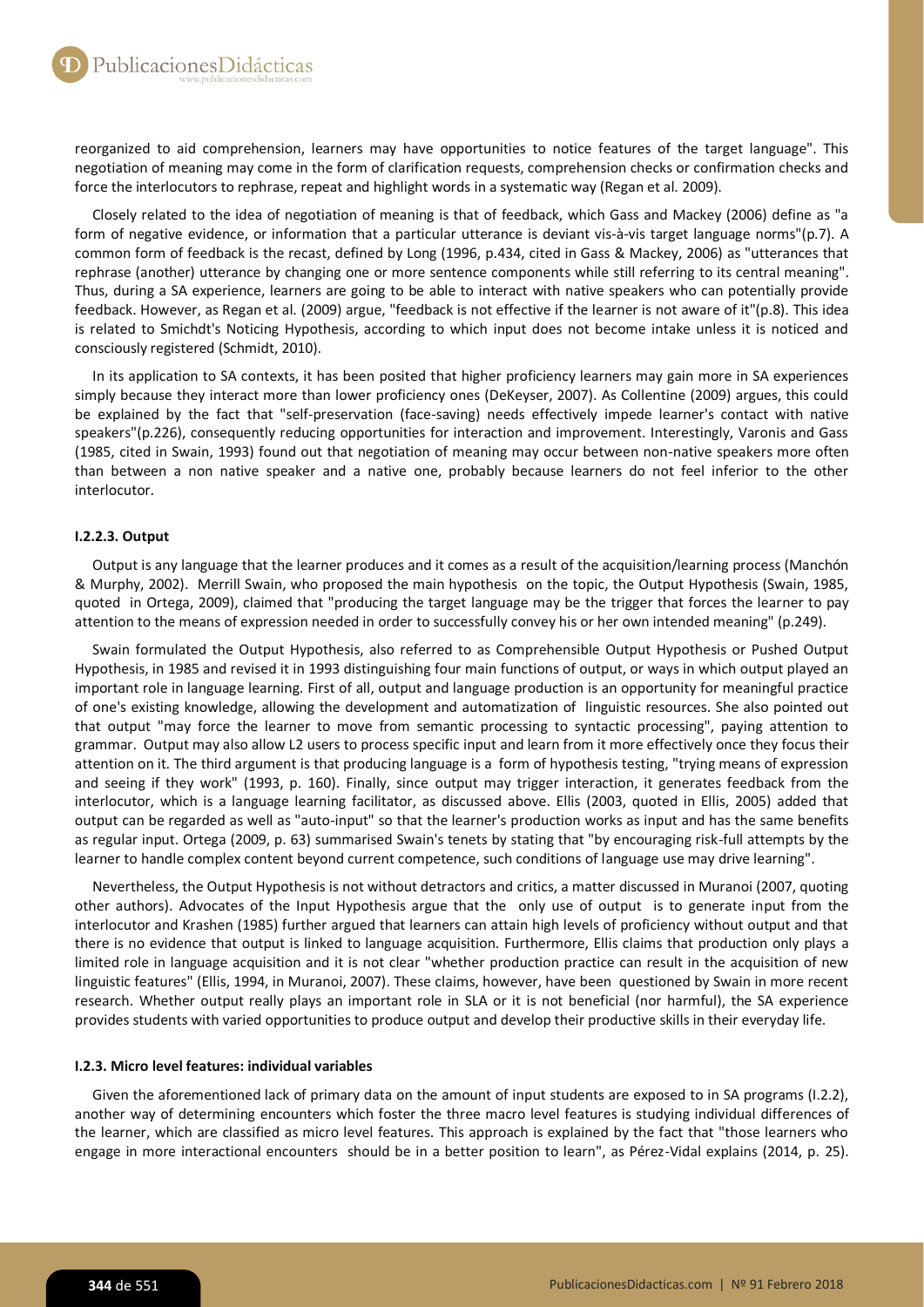Attitude and motivation are the individual variables most related to this ability for interacting with native speakers but the SALA project includes more features, such as age, aptitude, gender, beliefs, intercultural awareness and strategic competence. These variables, however, are not restricted to the SA context and play a role in every language learning context.

# **I.2.3.1. Age**

As Manchón and Murphy (2002) mention, age-related differences are some of the most popular and controversial topics in SLA research. The common misconception is thinking that "the younger, the better" but that's an oversimplification and does not reflect available empirical findings in. Manchón and Murphy use the case of Spain as a good example of how first languages were first introduced at the age of 11, then at the age of 8, an age that will probably be reduced in the future. Manchón (1992, quoted in Manchón & Murphy, 2002) grouped the existing research findings on age related differences into three categories: level of final attainment and rate of development, language abilities, and the relationship between age related differences and contexts of acquisition.

In terms of final level of attainment, she argued that in naturalistic settings, starting age determined the level of accuracy achieved, especially in pronunciation, being younger learners the ones with a higher level of attainment (Muñoz, 2006). As for rate of development, it is affected by age both in naturalistic and classroom settings, and older learners seem to progress more rapidly in areas such as vocabulary acquisition and grammatical development. Snow and Hoefnagel-Höhle (1978, quoted in Muñoz, 2006), however, provide evidence that the older learners' advantage in naturalistic settings disappears after 12 months and Krashen et al. (1979, quoted in Muñoz, 2006) argue that this rate superiority is limited to morphological and syntactic aspects. Regarding language abilities, Manchón (1992) explains that no age group seems to have an advantage in terms of rate of development but those who have contact with the L2 from an early age seem to attain a higher level of pronunciation, as stated by Ortega (2009), who claims that "post-pubertal learners are not likely to perform in the native speaker range" (p. 29). As for morphology, syntax and vocabulary acquisition, older learners progress much faster than younger ones. Finally, in terms of learning contexts she concludes that in natural contexts both age and length of exposure can be predictors of success, whereas in foreign language contexts older learners are apparently superior in both rate of development and final attainment, since younger learners lose the advantage they seemed to have in naturalistic contexts.

The most important hypothesis related to age differences in SLA is the Critical Period Hypothesis (CPH), which stated that "there is a limited developmental period during which it is possible to acquire a language, be it L1 or L2, to normal native like levels" (Birdsong, 1999, p.1, quoted in Manchón & Murphy, 2002). Evidence supporting this hypothesis includes neurological, cognitive, motivational and contextual reasons. Nevertheless, as Muñoz (2006) summarises, although the long-term advantage of early starters seems to be proved, the CPH does not seem to have unanimous support for now.

Most SA programs include students between ages 18 and 20, which may be an older age than desirable in terms of final attainment of pronunciation. However, students at those ages are still relatively young while already having the developed cognitive abilities of adults, which allows them to count on the advantages of both age groups. Furthermore, in terms of extra linguistic factors, it is an age in which students gain independence and start university, which makes it a good stage in their lives to enrol in the SA experience.

#### **I.2.3.2. Gender**

Gender-related differences in SLA has been a problematic topic since results are difficult to interpret, as pointed out by Manchón and Murphy (2002): studies have produced contradictory results, they have investigated different age groups and they have studied different areas using different methods.

On the one hand, Manchón and Murphy (2002) quote other authors and report an overall advantage for female L2 learners, who have been found to be better in areas such as accent discrimination and memorisation tasks. They also acknowledge that, concerning listening tasks, some studies seem to give the advantage to male learners and others seem to posit a female superiority. On the other hand, Dewey (2007) reviews relevant research on the topic and reports that men were more likely to make gains in listening and oral proficiency. Conversely, Mathews (2000, cited in Dewey, 2007), argues that females benefit linguistically from interaction more than males and they develop their listening and speaking skills more successfully. Despite these contradictory results, research on conversational behaviour seems to provide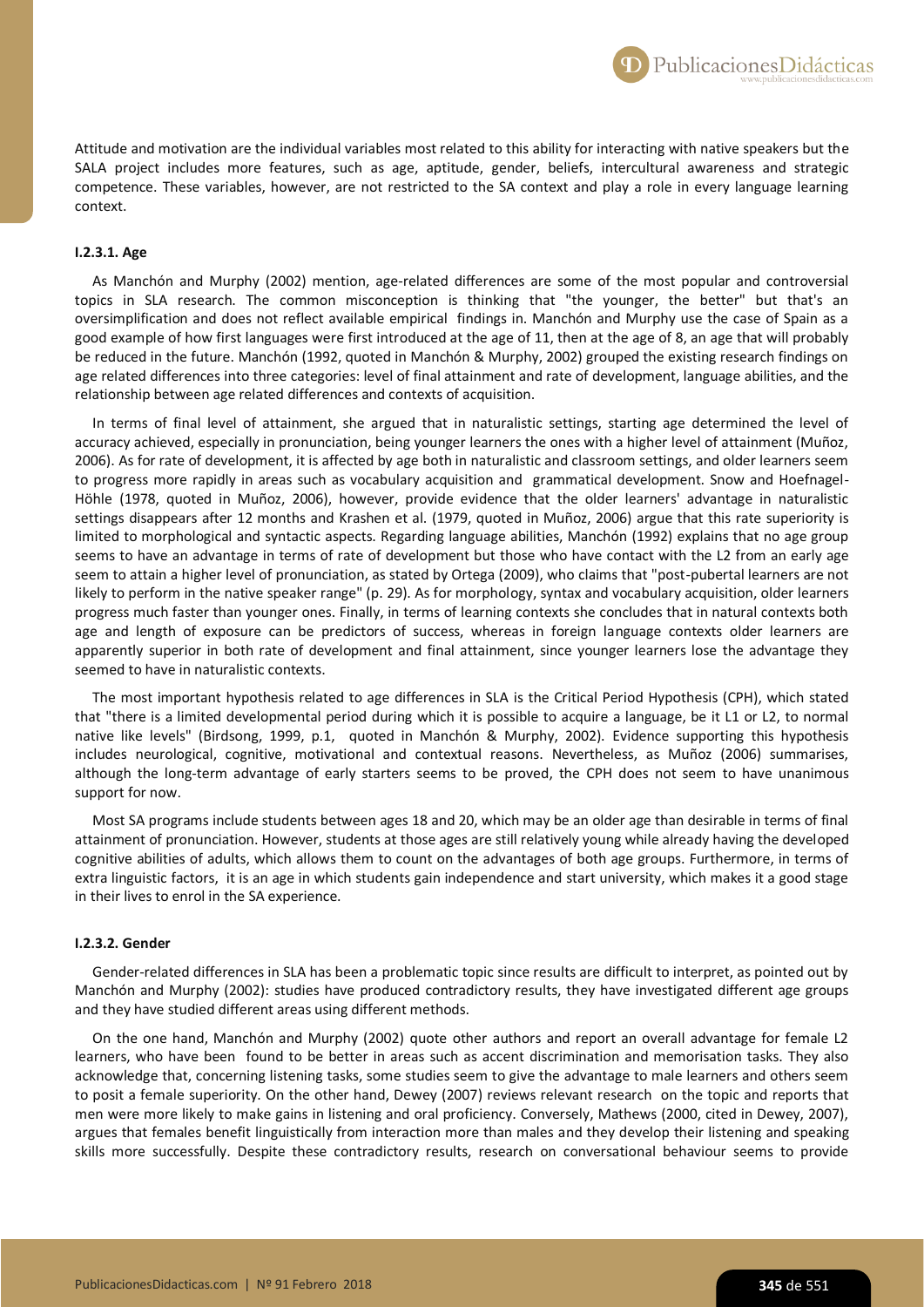common results: males tend to interrupt more and consequently produce more output, which may explain better results in speaking tests, whereas females seem to initiate more meaning negotiations and receive more comprehensible input, which may explain the aforementioned advantage in discrimination and listening tasks.

These differences are influenced by variations in attitude and motivation between males and females, the latter being thought to take more advantage of this in both naturalistic and tutored settings. Csizér and Dörnyei (2005, cited in Dewey et al., 2014) suggest that women are more motivated to learn second and foreign languages and show a more positive attitude towards it. As Ellis (1994, cited in Manchón & Murphy, 2002) explains, this may reflect employment expectations and other languages have a vocational value for women. He also argues that women stress cooperation and are more ready to face identity issues raised by L2 learning. Nevertheless, these apparent differences and explanations may be influenced by sexism, as reported by Dewey (2007). He quotes other authors and summarises sexist behaviours their female participants encountered, which prevented them from interacting or making friends. They also spoke less and intervened less than males in language classes, particularly "in various cultures and among minority communities (that) often limit linguistic exposure based on gender", as reported by Dewey et al. (2014). This attitudes towards women, however, seem to be improving in the 21st century as noted by Davidson (2010, cited in Dewey et al., 2014), for example, who reports that gender is no longer a significant factor in language acquisition in Russia, a country in which much previous research had been carried out with negative results. Still, these differences in attitude and motivation seem to account for the great amount of female students enrolling in SA programs in comparison to their male counterparts. (See II.3.1)

# **I.2.3.3. Aptitude**

It has always been believed that some people have "a special gift for learning foreign languages" (Ortega, 2009, p. 149) which in fact correspond to language aptitude, defined by Carrol (1981, quoted in Manchón & Murphy, 2002) as a "current state of capability of learning (a) task, if the individual is motivated and has the opportunity of doing so"(p.107). Research shows that intelligence, first language ability and foreign language aptitude are connected and overlap (Ortega, 2009).

The two main approaches to aptitude have been proposed by Carroll and Skehan. Carroll (1981, in Manchón & Murphy, 2002) posited four abilities affecting aptitude: phonetic coding ability, which relates to being able to recognise sounds and remember them later; grammatical sensitivity, which involves being able to recognise grammatical functions of words; inductive language learning ability, which refers to being able to infer and induce rules; and rote learning ability, the ability to form associations between sounds and meanings. Skehan (1998, in Ellis, 2005) proposed his model later as a means of updating Carroll's existing approach and reduced it to three abilities: he kept phonemic coding ability, he grouped grammatical sensitivity and inductive language learning ability into language analytic ability and he renamed rote learning as just memory. A third model proposed by Stenberg (2002, in Ellis, 2005) distinguishes three types of aptitude: analytical intelligence, creative intelligence and practical intelligence.

Ellis (1985, cited in Manchón & Murphy, 2002) points out that aptitude affects rate of development but not route of development. He also argued that it may be age related, which was the same conclusion DeKeyser (2000) reached, claiming that aptitude matters for adults and adolescents but not younger learners. Ross et al. (2002) agreed that aptitude will matter more for learners with a later starting age (both cited in Ortega, 2009). Therefore, aptitude can play an important role in SLA for students in their early twenties, as mentioned in *I.2.3.1.* While younger students may not benefit from it, students that go on a SA experience will see their gains affected by their linguistic aptitude.

# **I.2.3.4. Strategic competence**

Strategic competence is one of the components of communicative competence, along with grammatical competence, discourse competence and sociocultural competence. Canale and Swain (1980, quoted in Wood, 2012) report that strategic competence is "made up of verbal and non verbal communication strategies that may be called into action to compensate for breakdowns in communication due to performance variables or insufficient competence" (p. 30) Le Pichon et al. (2010, quoting other authors) classify them in four categories: metacognitive strategies, like anticipation or planification; cognitive ones, like code switching; social ones, such as cooperation or asking for assistance; and affective strategies like maintaining a positive attitude to communicate.

As mentioned above, communication strategies (CS) are the main element of strategic competence and they are a way of keeping the channel of the exchange open for communication. Konishi and Tarone (2004, quoted in Wood, 2012) argue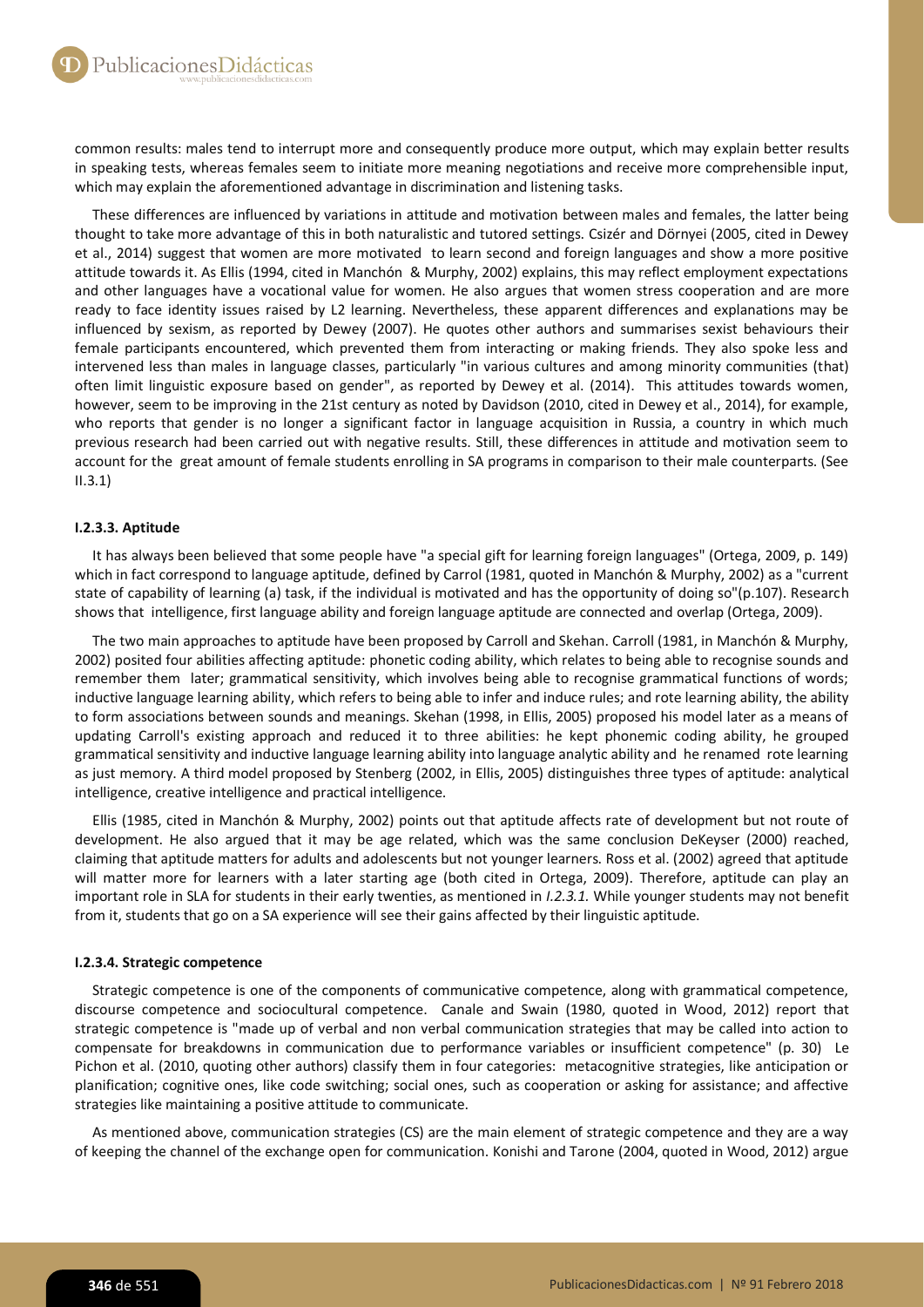that CS can be divided into reduction strategies(used to avoid a problematic referent) and compensatory strategies(used to allow the speaker to refer to it despite his difficulties). To this classification, Celce-Murcia (1995, in Wood, 2012) adds time gaining strategies, self-monitoring ones and interactional ones. Le Pichon et al. (2010, quoting several authors) summarised the benefits of using CS, as research suggests that those learners who make use of CS display a higher degree of processing control as well as autonomy and independence. It has also been posited that the more languages a learner knows, the more strategies he will use when learning the new one. Finally, Willems (1987, cited in Wood, 2012), argues that learners who study abroad in an immersion setting become better users of CS since they interact with native speakers and can mimic their strategies both consciously and unconsciously, an idea related to the amount of input students are exposed to in SA experiences.

## **I.2.3.5. Motivation and attitude**

Motivation, in relation to language learning, can be defined as "a psychological trait which leads people to achieve (the) mastery of the language" or as "those affective characteristics which orient the study to try to acquire elements of the second language (including) the desire the student has for achieving a goal and the amount of effort he expends in that direction" (Johnson & Johnson, 1998, p. 219-220; Gardner, 1979, p. 197; both quoted in Manchón and Murphy, 2002). Motivation, attitude and orientation are related terms that are used almost interchangeably by different authors. Ellis (2005), however, argues that orientation particularly refers to long range goals that the learners have in relation to learning a language.

Gardner distinguished two types of orientations towards language learning: the integrative orientation, or integrative motivation as others authors refer to it, is a personal interest in the L2 and the L2 culture. Conversely, instrumental motivation reflects an interest in learning a new language because the learner acknowledges the practical value of knowing the language and wants to use for a functional purpose. Manchón and Murphy (2002, quoting other authors) explain that there are two type of factors that initiate motivation: motivation is intrinsic when the reasons for performing an action lie within the activity itself, because that activity is "enjoyable and satisfying to do" (Noels et al., 2000, quoted in Ellis, 2005). On the other hand, motivation is extrinsic when the reason to perform an action is to gain something outside the activity, in order to achieve some instrumental end, as Noels et al. explain. They also consider the term amotivation, which is the absence of any motivation to learn.

A recent, yet interesting, theory about motivation was posited by Dörnyei (2009, cited in Ushioda, 2013), who developed the idea of the "L2 Motivational Self System", which pays attention to how people see themselves in the future. The concept of ideal self is used to refer to the attributes that we believe we would ideally desire to posses and the concept of ought to self represents those attributes that we believe we need to posses. Consequently, according to this theory, our main aim should be to reduce the gap between our current self and these future self states. This is what happens to SA learners, who, according to Freed (1990, quoted in Regan et al. 2009), are at the upper end in the scale of motivation. Among these motivated learners, Hernández (2010, quoting other authors) explains that these with a higher integrative motivation tend to interact more with native speakers. Nevertheless, Day (1987, quoted in Martinsen, 2008) points out that students may not achieve as much as they had hoped for while abroad because they may "overestimate their level of motivation to put forth the effort required or underestimated the effort required itself"(p.1).

## **I.2.3.6. Beliefs**

Beliefs, in relation to language learning, are notions about learning that learners have and can affect their confidence in learning a language. As Kuntz (2010) points out, a common belief is that teachers will design a language course based on the students' previous knowledge but it is not always the case and such an assumption can even be detrimental to the learning. Consequently, identifying beliefs held both by students and teachers would be helpful for teachers and curriculum coordinators in order to improve program design, instructional techniques or teaching methods.

Furthermore, Juan-Garau et al. (2014) claim that beliefs as an individual difference related to learner behaviour is gaining importance and those students with strong beliefs in the effectiveness of a SA program will actually benefit more from the abroad experience. Nevertheless, they also explain that there is not enough research yet to link beliefs to language success.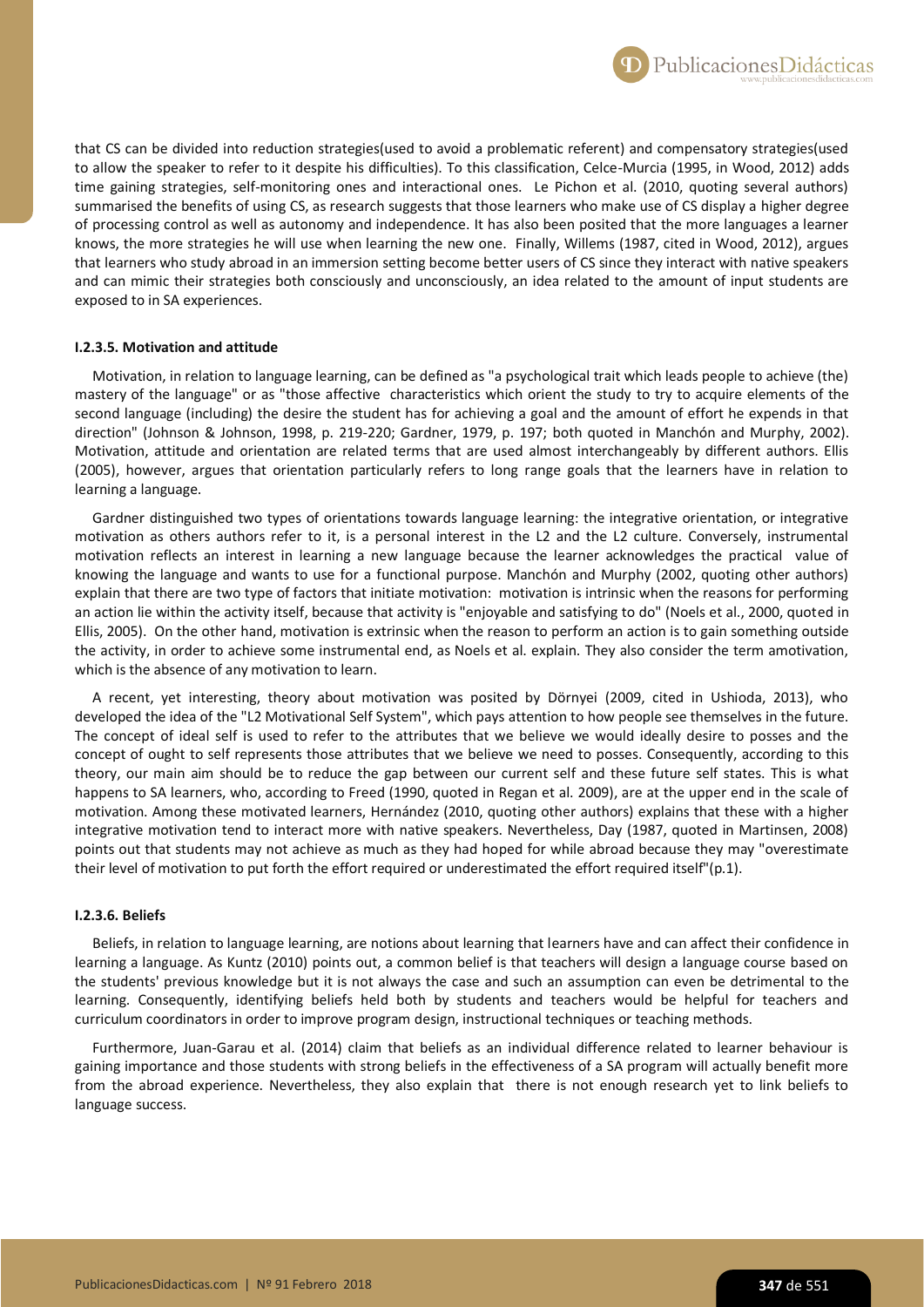## **I.2.3.7. Intercultural sensitivity**

Intercultural awareness, also referred to as intercultural sensitivity or identity, can be defined as "sensitivity to the impact of culturally induced behaviour on language use and communication" (Tomalin & Stemple, 1993, p. 5, quoted in Merino & Avello, 2014). As Pérez-Vidal (2014) argues, the learner has to overcome cultural differences for successful communication both with native speakers and non-native speakers of the language, intercultural and transcultural communication respectively.

Following this idea of intercultural sensitivity being related to interaction, Isabelli-García (2006, quoted in Dewey et al., 2014) explains that student's willingness to interact and communicate with native speakers in the target culture may be directly related to their intercultural sensitivity. Similarly, Wilkinson (1998, in Dewey et al., 2014) found out that students with less intercultural awareness reacted defensively to most cultural differences, preventing them from interacting and using the L2. If a low level of intercultural sensitivity does not impede communication completely, it can still affect learners, who abandon their role as language learners as such, which impedes their development (Collentine, 2009). Martinsen (2011, cited in Dewey et al., 2014) demonstrated the opposite, however: interaction with native speakers proved to be an important predictor of intercultural sensitivity.

Given the importance of this factor, there are special courses known as cross-cultural training (CCT), which according to Levy (1995, quoted in Puck et al., 2008), are "a cohesive series of events or activities designed to develop cultural selfawareness, culturally appropriate behavioural responses or skills, and a positive orientation toward other cultures"(p.1). Puck et al. explain that CCT can be differentiated in terms of intellectual learning, which uses didactical methods, or experimental learning, including hypothetical and experience-based exercises. Thus, students with a higher intercultural sensitivity will benefit more from SA experiences and these sojourns will, in turn, develop their intercultural sensitivity at the same time.

# **I.3. Exchange program design features.**

Apart from the macro and micro level features which play a role in every learning context and that have been discussed above, each exchange program is designed differently and has a series of characteristics which make it unique. As Pérez-Vidal (2014) puts it, several authors have attempted to "systematize diversity" in the design of exchange programs given its importance in measuring language learning while studying abroad. The SALA project relies on Paige et al. (2002) and previous work by Pérez-Vidal, and distinguishes eight variables which can be further classified into two macro-groups. On the one hand, length of stay, living conditions, employment opportunities and onset language level are related to input opportunities and the initial language level. On the other hand, pre-departure preparation, point in the curriculum, academic assignments and debriefing upon return are more related to academic aspects of the program.

# **I.3.1. Length of stay**

Wang (2010, quoting other authors) points out that research on length of stay of S programmes has provided contradictory results: while some researchers argue that a short-term SA experience yields minimum gains, others claim that even five or six week programs can make a difference. Most studies, however, seem to point in the same direction: the longer, the better. This is the case, for example, of Dwyer (2004, quoted in Llanes & Serrano, 2011), whose study concluded that after one year abroad, students not only improved their linguistic skills, but they also used the language more often than their "at home" (AH) counterparts and had more self-confidence.

Llanes and Serrano (2011) explain that research on the matter is problematic since most studies tend to focus on a particular area of the L2 rather than global proficiency. That being said, they quote Llanes and Muñoz (2009), who observed that a one week sojourn already proved to be significant. Hoffman-Hicks (2000, cited in Hassall, 2012) argued that learners acquire pragmatics early in their sojourn and they can be much more competent within two or three months. Finally, Brecht et al.(1995, in Wang, 2010) indicated that a semester's SA is needed for students to acquire an advanced level of proficiency in speaking. Taking into account research like this and in order to "bring both systems (SA and AH) into proper alignment"(Beattie, 2014, p.65), the Erasmus program established a minimum 90 day period, which corresponds to a regular 13 week trimester. While longer experiences are a possibility, "within the Erasmus exchange format a stay of fewer than 90 days is not contemplated" (p. 65).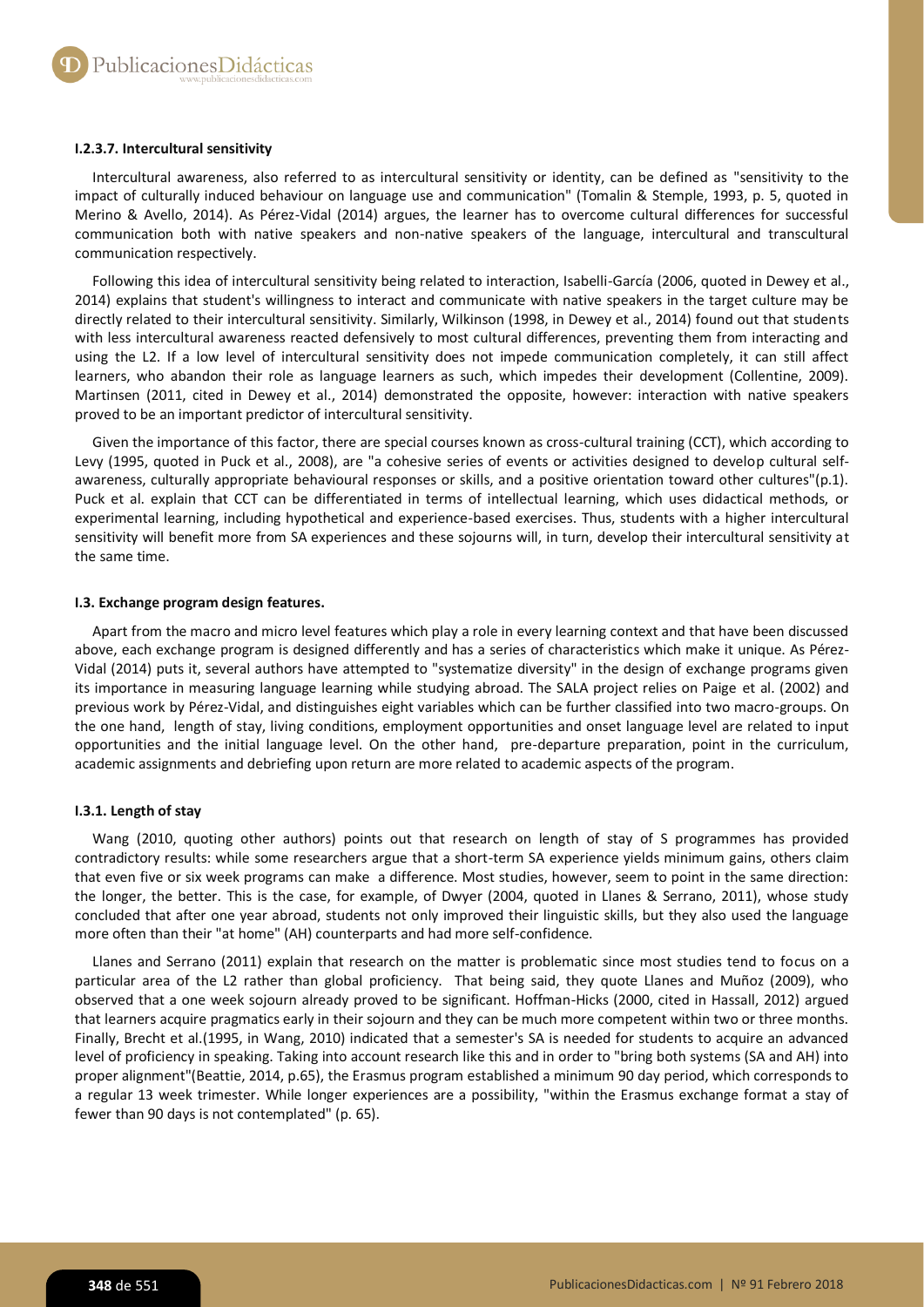

## **I.3.2. Living conditions**

As Rivers (1998, p.492, quoted in Regan et al., 2009) accurately puts it, "the SLA community has long held the homestay environment as the sine qua non of language study abroad". For example, Kaplan (1989, quoted in Regan et al., 2009) found that while living with a family seemed to provide many opportunities for interaction, living in a residence offered no compensating advantages. Similarly, Mancheno (2008, quoted in Wang, 2010) claimed that homestay provided more opportunities for negotiation of meaning and language gains in general. Sugiyama (1990, quoted in Wang 2010) also reported that students who went abroad and stayed in a homestay setting were more sociable, extroverted, self-confident and independent.

Nevertheless, Rivers' results indicated that homestay learners were actually less likely to improve their speaking and listening skills than their reading skills. The participants in his study reported a great limitation in the amount of real interaction within the family environment. Rivers suggested that learners may have been overwhelmed by the constant amount of input and retreated to their rooms where they would read and consequently improve their reading skills. Furthermore, Dewey (2007, p. 252, citing Frank, 2007) explained that "interaction with the host family frequently involved simple and redundant exchanges and often centered on television watching." Similarly, Lafford (2004, cited in Lafford & Collentine, 2006) found a negative correlation between the time spent with host families and the use of communication strategies. These results may be backed by those reported in section I.2.2.2 since, according to Varonis and Gass (1985), there may be more negotiation of meaning among non-native speakers, such as other learners in a residence, rather than with a native host family.

#### **I.3.3. Employment opportunities**

Very little is known about whether or not a work placement can be more beneficial than a course of classroom instruction when abroad, as Regan et al. (2009) point out. However, they quote other authors whose research seems to reflect the benefits of working during a SA sojourn. Among these authors, Willis et al. (1977) found a higher proficiency level in those students in working placements, Coleman (1997) suggested that these higher levels reflected sociobiographic characteristics such as higher motivation and more positive attitudes and research by Meara (1994) and Opper et al. (1990) similarly explains that students themselves hold exchange programs in lower esteem than work placements and consider the latter more beneficial for the acquisition of language.

#### **I.3.4. Onset language level**

Onset language level, which is the level of proficiency before departure, has been linked by researchers to a threshold level, "which learners must reach in order to benefit fully from the SA context of learning"(Collentine, 2009, p. 221). Collentine quotes other authors who suggest that "preprogram linguistic (grammar, vocabulary, accuracy) and metalinguistic (self-corrected errors and sentence repair) levels"(p.221) predicted which SA students would acquire a higher level of proficiency. Other result pointed in the direction that "an initial threshold level of basic word recognition and lexical access processing abilities may be necessary for oral proficiency and fluency to develop abroad significantly"(p.221). Lafford (2004), also cited by Collentine, argues that while novices must pay attention to meaning, more advanced learners can then focus on form. Finally, Freed (1990, cited in Dewey et al., 2014), found that differences in onset language level affected the type of activities learners engaged in: while lower level learners tended to seek out social interactions and practising their basic communication and productive skills, more advanced ones tend to benefit more from receptive activities.

DeKeyser (2007) links this threshold level to the concepts of proceduralisation and automatization of linguistic knowledge, arguing that "if they know how to use rules for communication, (...) they will become much better at using the through repeated practice abroad. If not, they will spend their time practicing formulaic knowledge and gathering new declarative knowledge, not automatizing proceduralized rule knowledge"(p. 217). As he points out, the transition from the classroom to the SA contexts coincides with the transition from declarative to procedural knowledge but the transition in skill acquisition that should with going abroad is actually automatization. He concludes that "students should have the functional knowledge of the grammar that is assumed to be known at intermediate level. only then can they spend their time abroad (...) completing the process of proceduralization and making substantial progress towards automaticity" (p. 217).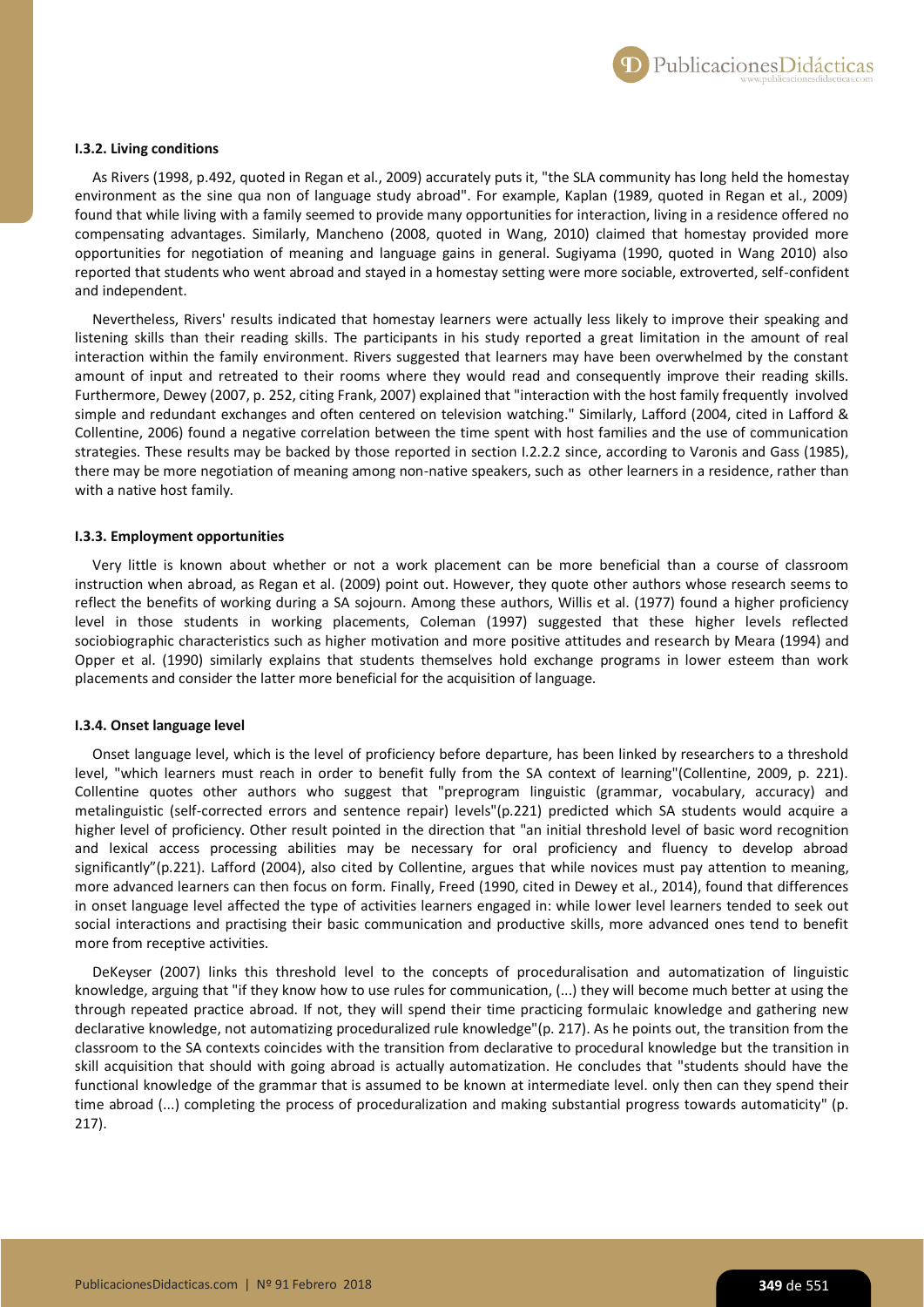## **I.3.5. Pre-departure preparation**

This preparation can include general orientation sessions dealing with details and issues involved in the exchange program as well as with information about the selection process. (Beattie, 2014). It can also include the drafting of the "Study contract" or academic learning agreement, which ensures the student will be receive recognition in his degree for what he has studies abroad. Beattie points out that the pre-departure tutoring process not only insists in the implications of the sojourn in terms of formal academic expectations, but also contributes to the self esteem of the learner, who may be nervous about the new experience. Cross cultural training, explained in section I.2.3.7. is also part of the usual predeparture preparation.

## **I.3.6. Point in the curriculum**

Beattie (2014) explains that originally students would go abroad in the third term of their second undergraduate year. Nevertheless, with the standardization and gradual semesterisation of British universities, it became impractical since there was little teaching from the Easter vacation period onwards, what used to be the third term. For this reason, in order to align the student's own degree and the exchange program, the norm in Europe now is to go abroad in the third year. Thus, not only do they avoid the problems of going abroad in the previously usual period, they also go with a higher onset language level, from which students can benefit.

## **I.3.7. Academic assignments**

Lafford and Collentine (2006) point out that there is actually little information on the type of instruction in SA contexts and it is one of the weakest aspects of SA research. In addition to this, they quote Brecht and Robinson (1995), who showed that while some students apply what they learn in class, others do not see the connection between what they learn in class and the reality of the target culture. Furthermore, 91% of students in Pellegrino's study (1997, quoted in Dewey, 2007)agreed that they learned much more from native speakers in out of class interaction than from the classroom. Nevertheless, quoting Miller and Ginsberg (1995) and Wilkinson (2002), Dewey explains that some learners "expect classroom-like exchanges in their out-of-class interactions with native speakers"(p. 254). They expect speakers to provide feedback and facilitate communication like their instructors, which can lead to frustration and negative attitudes.

Nonetheless, as Kruse and Brubaker (2007, quoted in Wang, 2010) argue, "the best immersion opportunities in SA will not be effective if the core of the program, the academics, is not effective". Brecht and Robinson (1995, in Lafford & Collentine, 2006), in spite of the bad attitudes of students towards instruction, identified four aspects in which it was valuable: it helps learners establish goals for language use and provides them with tools to achieve those goals, it transforms passive to active knowledge, it provides information about vocabulary and grammar the students may not get in more natural input and it provides a forum to discuss and analyse problems and experiences with native speakers out of class.

## **I.3.8. Debriefing upon return**

Debriefings upon return are a good way of getting first hand input from students, who reflect on their SA experience and can provide feedback. As Beattie (2014, p 72) explains when describing the SALA project, students were asked "to meet with their tutor and to provide him with evidence, oral and written, of their personal evaluation of the exchange experience (and) they were invited to discuss their class work as to quality and quantity". In this particular case, they also completed a questionnaire in which they assessed their experience abroad in terms of orientation and tutoring inputs before going abroad, satisfaction with the host institution in a variety of parameters such as welcome programs and accommodation, and their degree of satisfaction with their SA in general terms. Although the debriefing may seem unimportant at first since the SA program has already ended, it is paramount in order to tweak and improve future SA experiences for other students.

# **3. CONCLUSION**

With the advent of the 21st century came a massive globalization, fostered by the development and standardization of the Internet. It seems that nowadays we can get access to English very easily, whether it is on television, through music or on the Internet, via reading and watching videos online. Therefore, those means can help us develop receptive skills to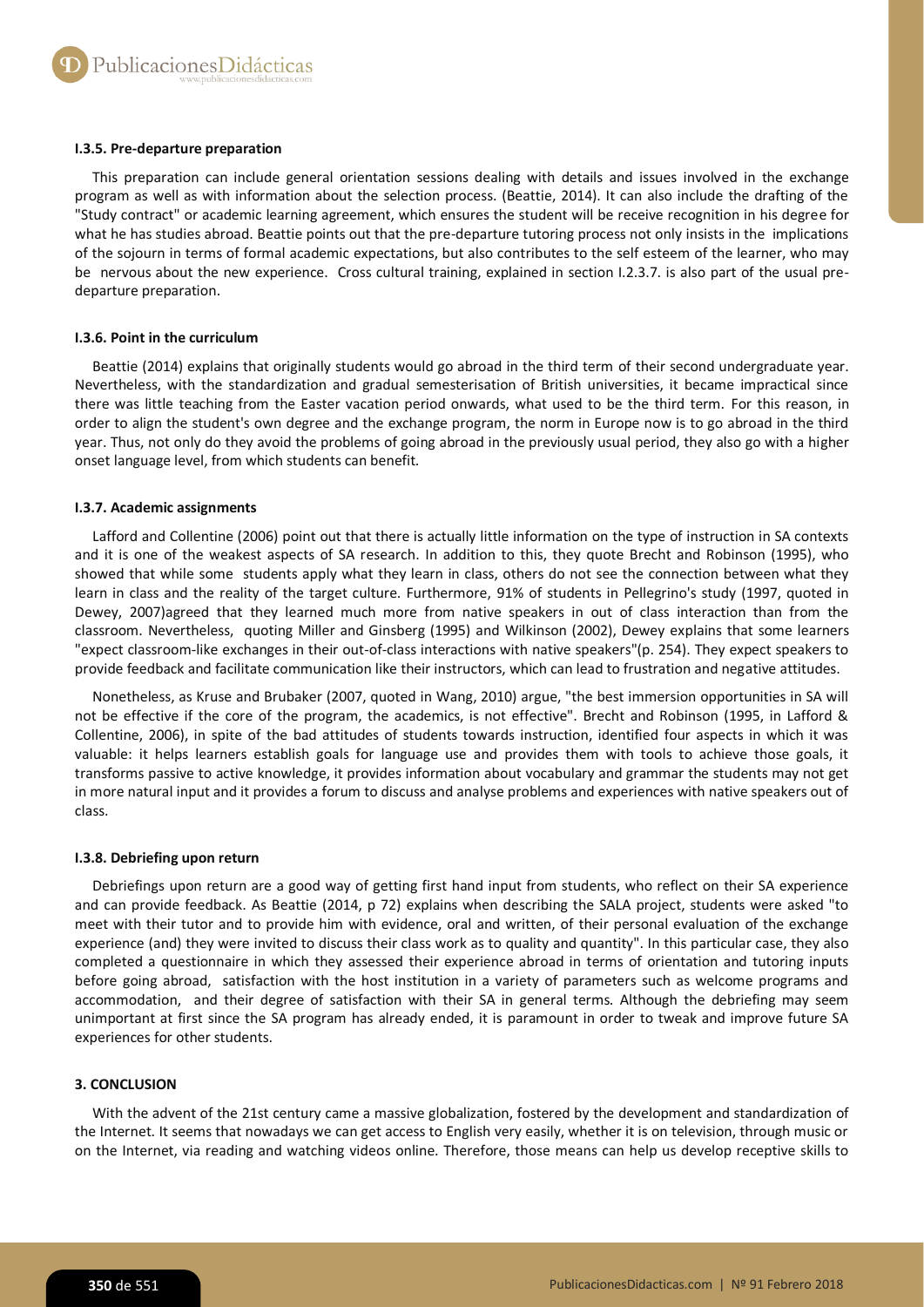some extent, but what about productive skills? This is where FI and SA programs come into play. Research over the last twenty years shows that the SA context is particularly beneficial in terms of macro factors, providing the best opportunities for input provision, and opportunities for interaction and output production. As for micro factors, living in the country in which the language is spoken, far from home, helps develop strategic competence or intercultural sensitivity among other skills, apart from being a good opportunity for personal development and the acquisition of independence.

#### **Bibliografía**

- Beattie, J. (2014). The 'ins and outs' of a study abroad programme: The SALA exchange programme. In C. Pérez-Vidal (Ed.), *Language Acquisition in Study Abroad and Formal Instruction Contexts* (pp. 59-86). Amsterdam: John Benjamins.
- Collentine, J. (2009) Study Abroad research: Findings, implications, and future directions. In M. H. Long & C. J. Doughty (Eds.), *The Handbook of Language Teaching* (pp. 218-233). Oxford, UK. Wiley-Blackwell.
- DeKeyser, R. (2007). Study Abroad as foreign language practice. In R. DeKeyser (Ed.), *Practicing in a Second Language: Perspectives from Applied Linguistics and Cognitive Psychology* (pp. 208-226). New York, NY: Cambridge University Press.
- Dewey, D. (2007). Learning during Study Abroad: What we know and what we have yet to learn. *Japanese Language and Literature*, 41 (2), 245-269.
- Dewey, D., Bown, J., Baker, W., Martinsen, R., Gold, C., & Eggett, D. (2014). Language use in six Study Abroad programs: An exploratory analysis of possible predictors. *Language Learning*, 64 (1), 36-71.
- Ellis, R. (2005). *Instructed second language acquisition. A literature review: Report to the Ministry of Eeducation.* (pp. 1-58). Wellington, NZ. Available at <http://wwwleland.stanford.edu/~hakuta/Courses/Ed388%20Website/Resources/Instructional%20Resources/Ellis%20Instructedsecond-language%20-%20latest%20version.pdf>
- Gass, S. & Mackey, A. (2006). Input, interaction and output: An overview. *AILA Review*, 19, 3-17.
- Hernández, T. A. (2010). The relationship among motivation, interaction and the development of second language oral proficiency in a Study-Abroad context. *The Modern Language Journal*, 94 (4), 600-616.
- Hassall, T. (2012). Pragmatic development in Study-Abroad contexts. In C. A. Chapelle (Ed.), *The Encyclopedia of Applied Linguistics* (pp. 1-7). Oxford: Wiley-Blackwell. DOI: 10.1002/9781405198431.wbeal0928
- Juan-Garau, M., Salazar-Noguera, J. & Prieto-Arranz, J. I. (2014). English L2 learners' lexico-grammatical and motivational development at home and abroad. In C. Pérez-Vidal (Ed.), *Language Acquisition in Study Abroad and Formal Instruction Contexts* (pp. 235-258). Amsterdam: John Benjamins.
- Krashen, S. (1985), *The Input Hypothesis: Issues and Implications*. New York: Longman
- Krashen, S. (2013). *Second Language Acquisition: Theory, Applications, and Some Conjectures.* Cambridge: Cambridge University Press.
- Kuntz, P. (2000). Beliefs about language learning: Students and their teachers at Arabic programs abroad. *African Issues*, 28, 69-76.
- Lafford, B. (1995). Getting into, through, and out of a survival situation: A comparison of communicative strategies used by students studying Spanish abroad and "at home". In B. Freed (Ed.), *Second Language Acquisition in a Study Abroad Context* (pp. 97-122). Amsterdam: John Benjamins.
- Lafford, B., & Collentine, J. (2006). The effects of study abroad and classroom contexts on the acquisition of Spanish as a second language: From research to application. In R. Salaberry & B. Lafford (Eds.) *The Art of Teaching Spanish: Second Language Acquisition from Research to Praxis* (pp. 103-126). Washington: Georgetown University Press.
- Le Pichon, E., De Swart, H., Vorstman, J. & Van der Bergh, H. (2010). Influence of the context of learning a language on the strategic competence of children. *International Journal of Bilingualism*, 14 (4), 447-465.
- Llanes, À. & Serrano, R. (2011). Length of stay and study abroad: language gains in two versus three months abroad. *RESLA*, 24, 95-110.
- Mackey, A. (1999). Input, interaction and second language development. *Studies in Second Language Acquisition*, 21 (4),